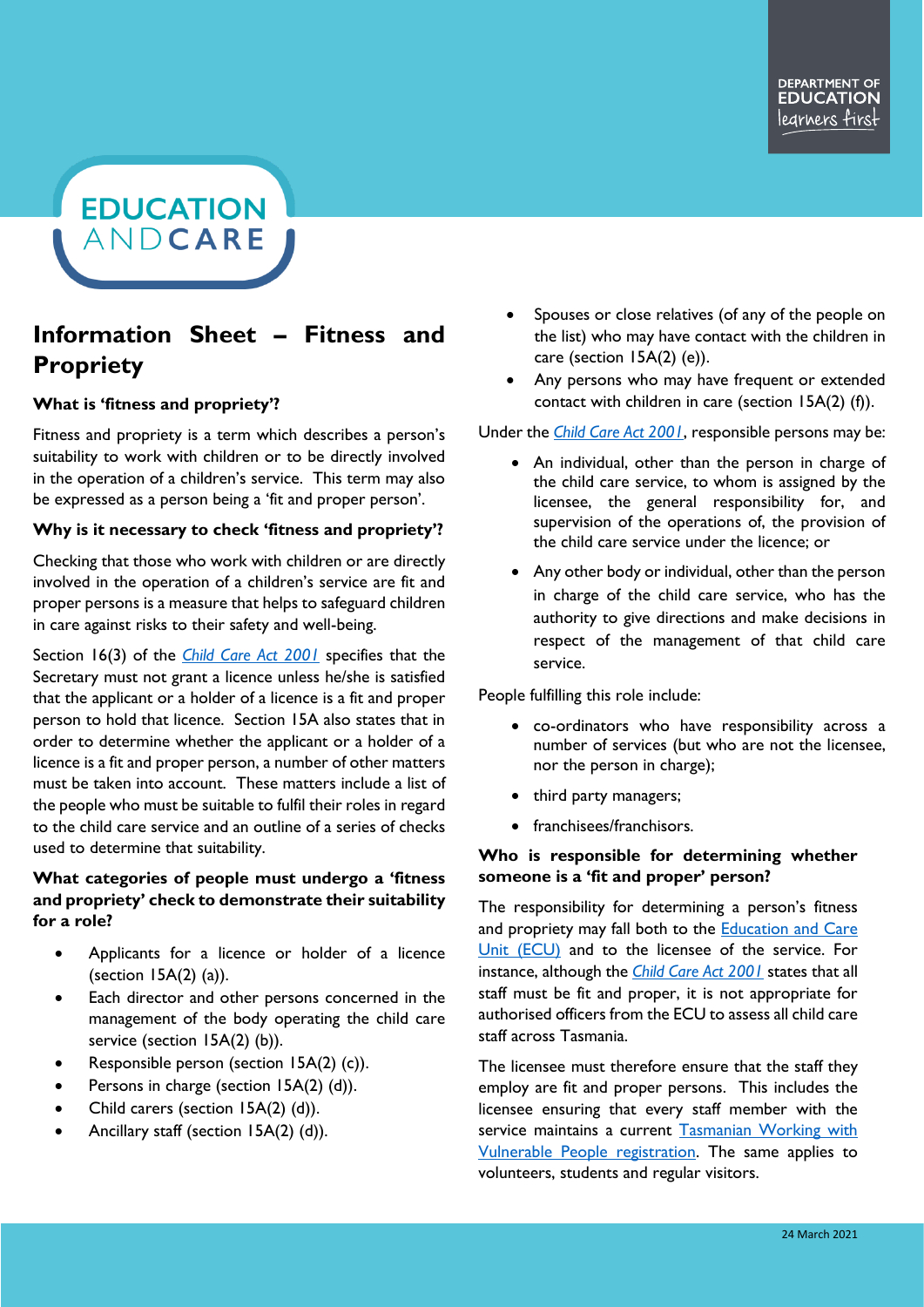In addition, the service is expected to have sound selection processes in place. Consideration of the processes that the licensee has in place to ensure that the staff are fit and proper, will help the ECU to determine whether the licensee is fit and proper.

The ECU will check the fitness and propriety of the persons in the following roles:

- licence applicants/holders (or 2 licensee representatives, where the applicant is a body, e.g. incorporated committee, government agency, private company);
- responsible persons; and
- persons in charge

## **What processes are in place to ensure that persons are 'fit and proper'?**

Administrative processes are in place to assist the ECU to assess a person's 'fitness and propriety'.

These include:

- Verifying the individual holds a curren[t Tasmanian](https://cbos.tas.gov.au/topics/licensing-and-registration/registrations/work-with-vulnerable-people/applications/apply)  [Working with Vulnerable People registration;](https://cbos.tas.gov.au/topics/licensing-and-registration/registrations/work-with-vulnerable-people/applications/apply)
- Verifying the applicants understanding of their duty of care in relation to the operation of the service;
- Verifying the applicants understanding of their legislative responsibilities under the *[Child Care Act](https://www.legislation.tas.gov.au/view/html/inforce/current/act-2001-062)  [2001](https://www.legislation.tas.gov.au/view/html/inforce/current/act-2001-062)* (refer to Part 4 'Duties and Offences' in the Act);
- Verifying referee reports;
- Completion of relevant Declarations Form(s);
- Conducting checks against the ECU database(s) and register(s);
- ECU conducting enquiries with interstate child care licensing colleagues and other agencies as required.

Not all of these administrative processes will be relevant to all the persons listed in 15A(2)(a)-(f). See the table below to see which checks may apply to the different roles.

|                                                                                                                                  | Working with<br>Children<br>Check | Declaration<br>Form | <b>ECU Check</b><br>Against<br>Database<br>and<br>register | Referee<br>Reports | Interstate<br>And inter-<br>Agency<br>Enquiries <sup>5</sup> |
|----------------------------------------------------------------------------------------------------------------------------------|-----------------------------------|---------------------|------------------------------------------------------------|--------------------|--------------------------------------------------------------|
| Applicants or holder of a licence<br>(licensee)                                                                                  |                                   |                     | ✓                                                          |                    |                                                              |
| Licensee representatives <sup>2</sup>                                                                                            | ✓                                 |                     | $\checkmark$                                               | ✓                  |                                                              |
| Directors/persons involved in<br>management (who are not the<br>Licensee representatives or<br>Responsible persons) <sup>3</sup> |                                   |                     | ✓                                                          |                    |                                                              |
| Responsible persons                                                                                                              |                                   |                     | ✓                                                          |                    |                                                              |
| Persons in charge                                                                                                                |                                   |                     |                                                            |                    |                                                              |
| Carers, ancillary staff, spouses/close<br>relatives, volunteers and others <sup>4</sup>                                          |                                   |                     |                                                            |                    |                                                              |

<sup>2</sup> For further information on the role of licensees and licensee representatives, see the information sheet *Legislative Authority and Responsibilities for Licence Applicants*.

<sup>3</sup> Where an organisation may be responsible for a number of different programs, of which child care may only be one, e.g. local government or large community or private organisations, checks are only required for those directly involved in the management of the child care service.

<sup>4</sup> In some circumstances, it may be necessary to conduct other checks, e.g. checks against the ECU database(s) or register(s).

<sup>5</sup> Interstate and interagency enquiries will mostly be required to follow up concerns, including where:

• the ECU has received a report from the child care sector or elsewhere that a person should not be considered fit and proper or,

• one or more of the other checks for fitness and propriety, e.g. Working with Vulnerable People registration has raised issues relevant to fitness and propriety, and therefore further clarifying information may need to be sought in regard to that specific issue or on a more general basis.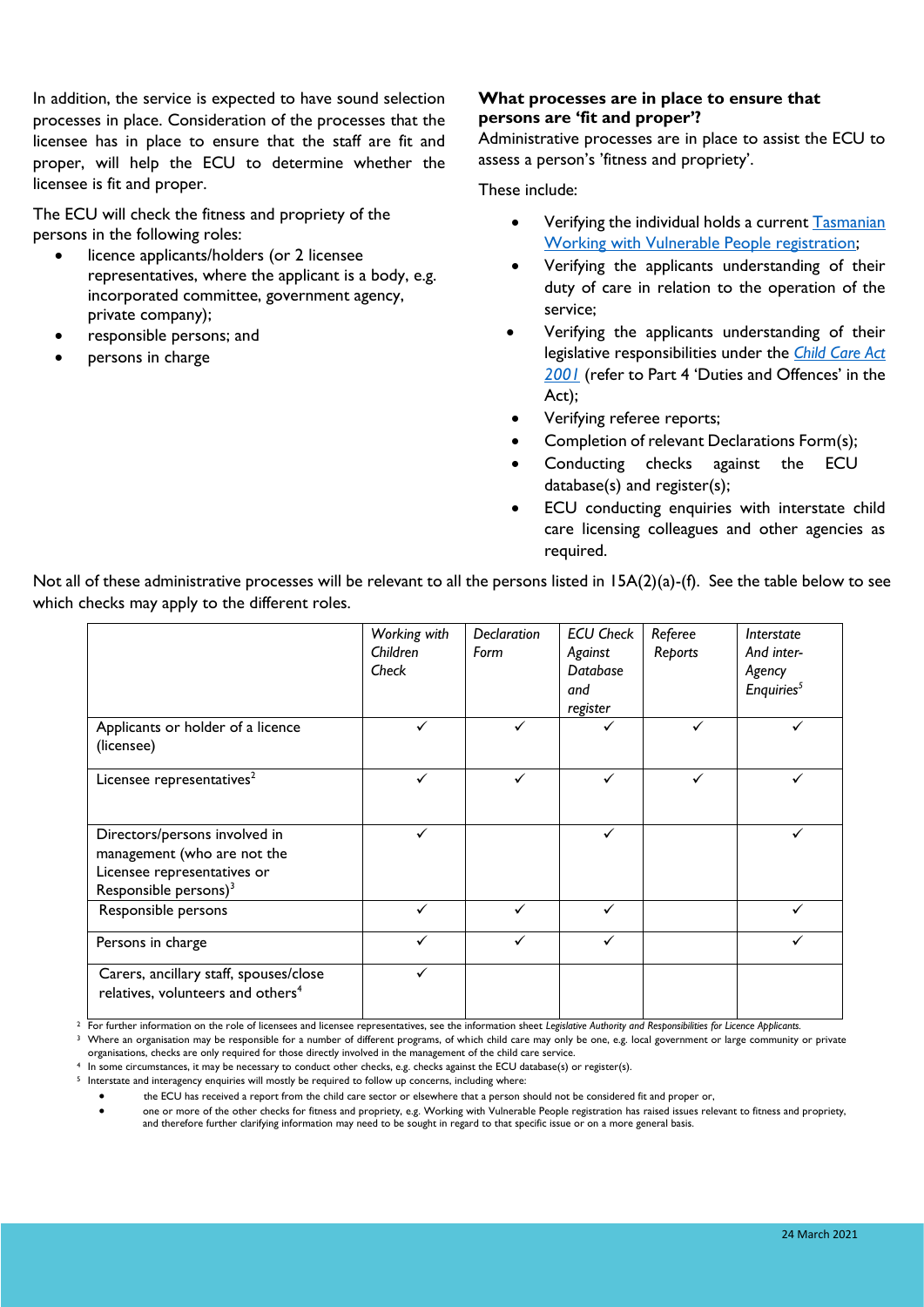## **What is a current Tasmanian Working with Vulnerable People registration?**

A [Tasmanian Working with Vulnerable People registration](https://cbos.tas.gov.au/topics/licensing-and-registration/registrations/work-with-vulnerable-people/applications/apply) is a compulsory record check required under the Tasmanian *[Registration to Work with Vulnerable People Act](https://www.legislation.tas.gov.au/view/html/inforce/current/act-2013-065)  [2013](https://www.legislation.tas.gov.au/view/html/inforce/current/act-2013-065) (*Registration Act*)* for people who engage in childrelated work in Tasmania.

Tasmanian Working with Vulnerable People registration has replaced safety screening.

The Tasmanian Working with Vulnerable People [registration](https://cbos.tas.gov.au/topics/licensing-and-registration/registrations/work-with-vulnerable-people/applications/apply) is carried out to identify individuals who may pose a risk of harm to children. Those individuals, who are deemed unsuitable, will not be able to work with children in a range of regulated activities. 'Child care services' is a regulated activity under the Registration Act.

This intent of this Act is to reduce the likelihood of harm to children through background checking and risk assessment of persons working with children. Importantly, the check provides the ability to quickly remove a person from child-related activities if an event occurs that might indicate a risk of future harm to children.

#### **What is the Declaration Form?**

The Declaration Form provides a format where those required to complete it are able to demonstrate their knowledge of and commitment to implement the requirements under the *[Child Care](https://www.legislation.tas.gov.au/view/html/inforce/current/act-2001-062) Act 2001* and the licensing standards, to make disclosures about a number of matters and provide information about relevant qualifications and experience. If there are issues arising from the Declaration Form, the ECU may consult with other agencies as required.

## **When is the Declaration Form required to be completed and does it need to be renewed?**

Generally, the Declaration Form only needs to be completed once, prior to the first time that a person takes on a relevant role. Appointment to the role may or may not coincide with the licensing assessment process for the child care service. The person is advised to keep a photocopy so that they can regularly check it to ensure that none of the information has changed since it was submitted.

If any changes occur since the original documentation was submitted, or if a person commences a new role (e.g. a Person in charge becomes the Licensee, or if a licensee representative then represents a different service operator), a new Declaration Form **must** be completed and submitted. A new form is not required when a Person in charge moves to another service.

## **What database(s) and register(s) checks does the Education and Care Unit conduct?**

Initial checks are conducted prior to an individual taking on the relevant role, and then with each licence renewal. Permission for the ECU to conduct these checks is covered through the Declaration Form.

The ECU database keeps a record of services and personnel under the *[Child Care Act 2001](https://www.legislation.tas.gov.au/view/html/inforce/current/act-2001-062)*. The database may assist ECU staff to determine whether relevant persons have worked in child care in Tasmania, and in what role.

The [National Quality Agenda IT System](https://www.acecqa.gov.au/resources/national-quality-agenda-it-system) (NQAITS) keeps a record of services and personnel under the **Education** [and Care Services National Law \(Tasmania\).](https://www.legislation.tas.gov.au/view/html/inforce/current/act-2011-048)

In addition, the ECU records complaints received by the ECU that are required to be investigated under the *[Child](https://www.legislation.tas.gov.au/view/html/inforce/current/act-2001-062)  [Care Act 2001](https://www.legislation.tas.gov.au/view/html/inforce/current/act-2001-062)*or the [Education and Care Services National](https://www.legislation.tas.gov.au/view/html/inforce/current/act-2011-048)  [Law.](https://www.legislation.tas.gov.au/view/html/inforce/current/act-2011-048)

## **What is involved in the Referee Report?**

Information from referees will be sought primarily in relation to whether the applicant is of good repute in relation to his or her character, honesty and integrity.

Applicants are to provide the name and contact details for at least two referees. These referees are not to be related to the applicant by birth or marriage, or be a current employee, or fellow director, committee member, officer or shareholder.

# **How often are referees used?**

Generally, referee reports will only be required once, prior to the person taking on the role of licensee or licensee representative. The licensee/licensee representative applicant(s) will be asked within the Declaration Form to provide the names and contact details of referees. The ECU will then send a form to these referees for their completion and return to the Unit.

In order to ensure that the nominated referees are willing to provide the Department with advice in a timely manner, it is preferable that licence applicants have already discussed and sought agreement from the referees prior to forwarding the referees' names to the Department.